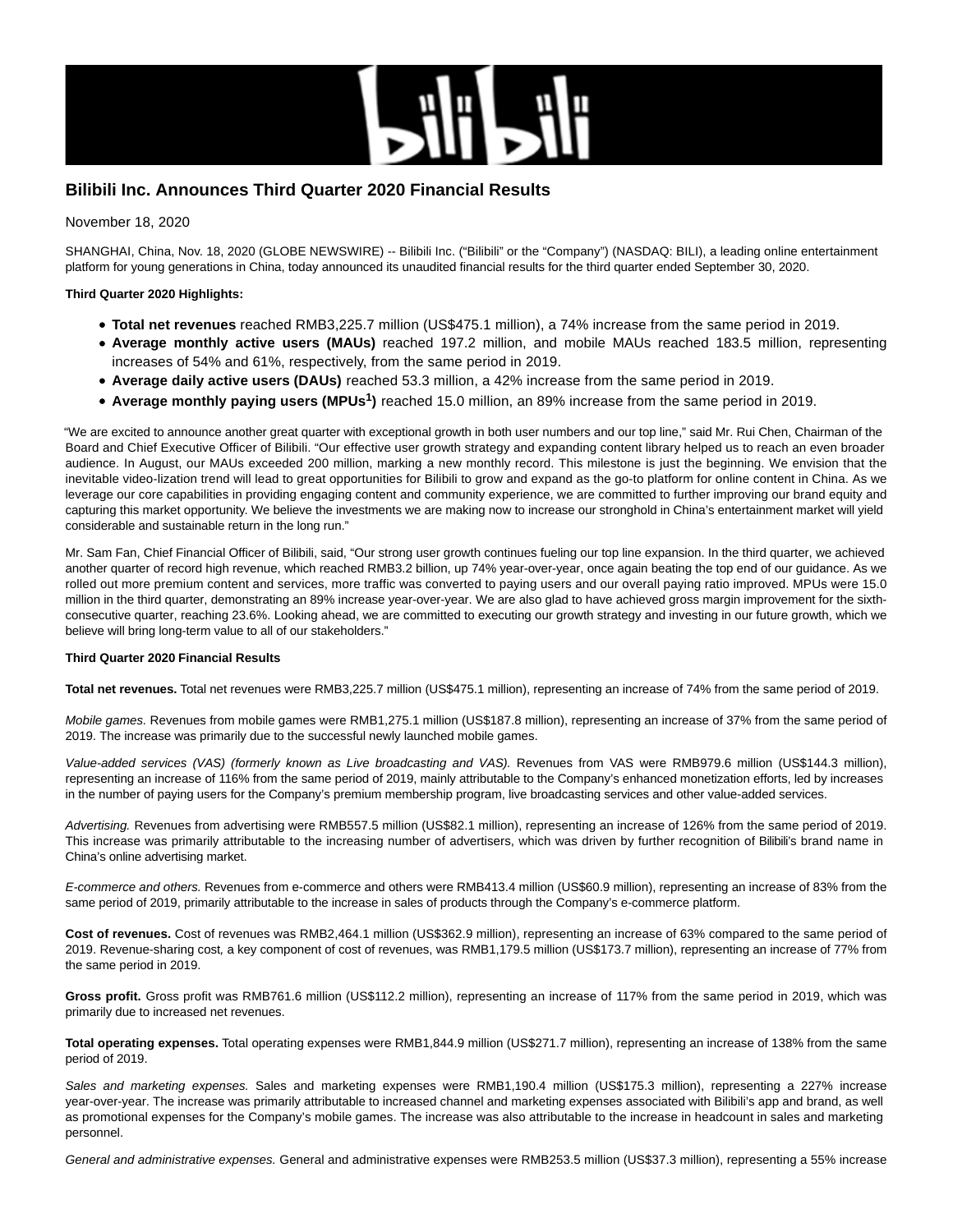year-over-year. The increase was primarily due to the increased headcount in general and administrative personnel, increased share-based compensation expenses, increased allowance for doubtful accounts, higher rental expenses and other general and administrative expenses.

Research and development expenses. Research and development expenses were RMB401.0 million (US\$59.1 million), representing a 62% increase year-over-year. The increase was primarily due to increased headcount in research and development personnel and increased share-based compensation expenses.

**Loss from operations.** Loss from operations was RMB1,083.3 million (US\$159.6 million), compared to RMB423.1 million in the same period of 2019.

**Income tax expense.** Income tax expense was RMB17.3 million (US\$2.5 million), compared to RMB8.1 million in the same period of 2019.

**Net loss.** Net loss was RMB1,100.9 million (US\$162.1 million), compared to RMB405.7 million in the same period of 2019.

**Adjusted net loss2.** Adjusted net loss, which is a non-GAAP measure that excludes share-based compensation expenses, amortization expense related to intangible assets acquired through business acquisitions and income tax related to intangible assets acquired through business acquisitions, was RMB990.0 million (US\$145.8 million), compared to RMB343.1 million in the same period of 2019.

**Basic and diluted EPS and adjusted basic and diluted EPS2**. Basic and diluted net loss per share were RMB3.08 (US\$0.45), compared to RMB1.24 in the same period of 2019. Adjusted basic and diluted net loss per share were RMB2.76 (US\$0.41), compared to RMB1.05 in the same period of 2019.

**Cash and cash equivalents, time deposits and short-term investments.** As of September 30, 2020, the Company had cash and cash equivalents, time deposits, as well as short-term investments of RMB14.1 billion (US\$2.1 billion), compared to RMB8.1 billion as of December 31, 2019.

### **Recent Development**

In August 2020, the Company entered into a Subscription Agreement with Huanxi Media Group Limited ("Huanxi Media") (HKEX: 1003) for 346,626,954 newly issued ordinary shares of Huanxi Media for an aggregate consideration of approximately HK\$513.0 million (US\$66.2 million). Upon the completion of this transaction, the Company will beneficially own approximately 9.90% of Huanxi Media's total issued shares.

Simultaneous with the execution of the Subscription Agreement, two wholly-owned subsidiaries of the Company entered into a five-year business cooperation agreement with a wholly-owned operating subsidiary of Huanxi Media, pursuant to which Bilibili and Huanxi Media will pursue collaboration opportunities in online entertainment for the Chinese market, including films and TV drama series, and developing derivative intellectual property rights of the films and other TV programs owned by Huanxi Media.

#### **Outlook**

For the fourth quarter of 2020, the Company currently expects net revenues to be between RMB3.60 billion and RMB3.70 billion.

The above outlook is based on the current market conditions and reflects the Company's preliminary estimates, which are all subject to various uncertainties, including those related to the ongoing COVID-19 pandemic.

 $1$  The paying users are calculated by number of users who paid for games, live broadcasting, premium membership, Bilibili Comic and Maoer, after eliminating duplicates of users paid for multiple services other than users of Maoer. The Company adds the number of paying users of Maoer toward its total paying users without eliminating duplicates.

<sup>2</sup> Adjusted net loss and adjusted basic and diluted EPS are non-GAAP financial measures. For more information on non-GAAP financial measures, please see the section of "Use of Non-GAAP Financial Measures" and the table captioned "Unaudited Reconciliations of GAAP and Non-GAAP Results" set forth at the end of this press release.

### **Conference Call**

The Company's management will host an earnings conference call at 8:00 PM U.S. Eastern Time on November 18, 2020 (9:00 AM Beijing/Hong Kong time on November 19, 2020).

Details for the conference call are as follows:

| Event Title:              | Bilibili Inc. Third Quarter 2020 Earnings Conference Call |
|---------------------------|-----------------------------------------------------------|
| Conference ID:            | 4395658                                                   |
| <b>Registration Link:</b> | http://apac.directeventreg.com/registration/event/4395658 |

All participants must use the link provided above to complete the online registration process in advance of the conference call. Upon registering, each participant will receive a set of participant dial-in numbers, an event passcode, and a unique registrant ID, which will be used to join the conference call.

Additionally, a live and archived webcast of the conference call will be available on the Company's investor relations website at [http://ir.bilibili.com.](https://www.globenewswire.com/Tracker?data=HiK9nL9AnjcE64bt5Zo3xjTSBxHGjcGWd_pO9iuPPDgEenlGBs1SryVZT8BrBAkDNvUFUe25WQZ2cghuIBTUVP6UFjvr3AISemeaSkH287c=)

A replay of the conference call will be accessible by phone two hours after the conclusion of the live call at the following numbers, until November 25, 2020:

United States: +1-855-452-5696 International: +61-2-8199-0299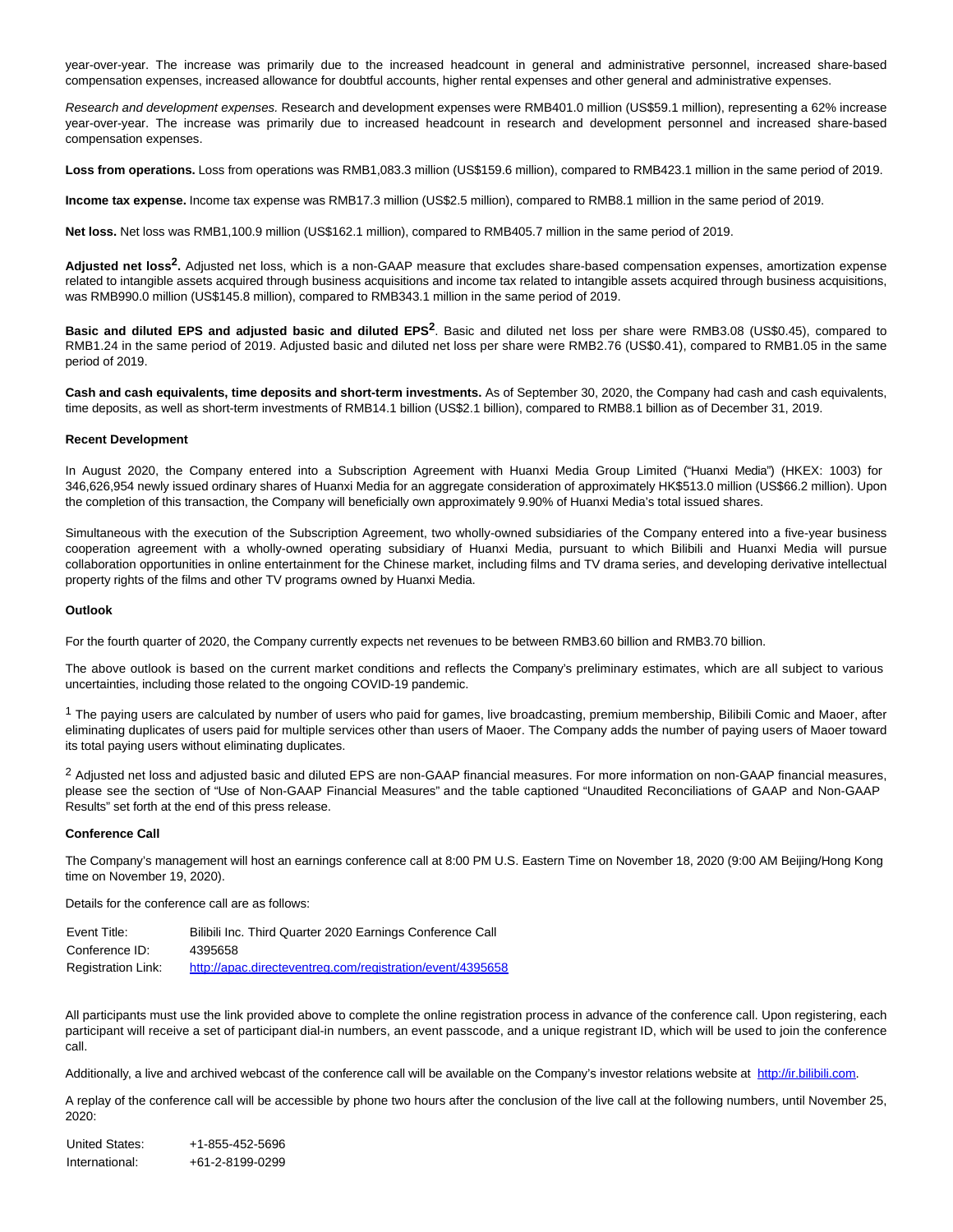Hong Kong: 800-963-117 China: 400-632-2162 Replay Access Code: 4395658

### **About Bilibili Inc.**

Bilibili represents an iconic brand of online entertainment with a mission to enrich the everyday life of young generations in China. Bilibili is a full-spectrum online entertainment world covering a wide array of genres and media formats, including videos, live broadcasting and mobile games. Bilibili provides an immersive entertainment experience and high-quality content that caters to the evolving and diversified interests of its users and communities, and has built its platform based on the strong emotional connections of Bilibili's users to its content and communities.

For more information, please visit: [http://ir.bilibili.com.](https://www.globenewswire.com/Tracker?data=HiK9nL9AnjcE64bt5Zo3xjTSBxHGjcGWd_pO9iuPPDieNAZ_d_PkrJUqqN5XAniBU_DUw8F2YiNqx4bQ0uwRxj0Ldu1ssyIDVzhESnvbitM=)

#### **Use of Non-GAAP Financial Measures**

The Company uses non-GAAP measures, such as adjusted net loss, adjusted net loss per share and per ADS, basic and diluted, in evaluating its operating results and for financial and operational decision-making purposes. The Company believes that the non-GAAP financial measures help identify underlying trends in its business by excluding the impact of share-based compensation expenses, amortization expense related to intangible assets acquired through business acquisitions and income tax related to intangible assets acquired through business acquisitions, which are non-cash charges. The Company believes that the non-GAAP financial measures provide useful information about the Company's results of operations, enhance the overall understanding of the Company's past performance and future prospects and allow for greater visibility with respect to key metrics used by the Company's management in its financial and operational decision-making.

The non-GAAP financial measures are not defined under U.S. GAAP and are not presented in accordance with U.S. GAAP. The non-GAAP financial measures have limitations as analytical tools, and when assessing the Company's operating performance, cash flows or liquidity, investors should not consider them in isolation, or as a substitute for net loss, cash flows provided by operating activities or other consolidated statements of operations and cash flows data prepared in accordance with U.S. GAAP.

The Company mitigates these limitations by reconciling the non-GAAP financial measures to the most comparable U.S. GAAP performance measures, all of which should be considered when evaluating the Company's performance.

For more information on the non-GAAP financial measures, please see the table captioned "Unaudited Reconciliations of GAAP and Non-GAAP Results" set forth at the end of this press release.

#### **Exchange Rate Information**

This announcement contains translations of certain RMB amounts into U.S. dollars ("US\$") at specified rates solely for the convenience of the reader. Unless otherwise stated, all translations from RMB to US\$ were made at the rate of RMB6.7896 to US\$1.00, the exchange rate on September 30, 2020 set forth in the H.10 statistical release of the Federal Reserve Board. The Company makes no representation that the RMB or US\$ amounts referred could be converted into US\$ or RMB, as the case may be, at any particular rate or at all.

### **Safe Harbor Statement**

This announcement contains forward-looking statements. These statements are made under the "safe harbor" provisions of the U.S. Private Securities Litigation Reform Act of 1995. These forward-looking statements can be identified by terminology such as "will," "expects," "anticipates," "aims," "future," "intends," "plans," "believes," "estimates," "confident," "potential," "continue," or other similar expressions. Among other things, Outlook and quotations from management in this announcement, as well as Bilibili's strategic and operational plans, contain forward-looking statements. Bilibili may also make written or oral forward-looking statements in its periodic reports to the U.S. Securities and Exchange Commission, in its annual report to shareholders, in press releases and other written materials and in oral statements made by its officers, directors or employees to third parties. Statements that are not historical facts, including but not limited to statements about Bilibili's beliefs and expectations, are forward-looking statements. Forward-looking statements involve inherent risks and uncertainties. A number of factors could cause actual results to differ materially from those contained in any forward-looking statement, including but not limited to the following: the impact of the COVID-19 pandemic on the Bilibili's business, results of operations, financial condition, and stock price; Bilibili's strategies; Bilibili's future business development, financial condition and results of operations; Bilibili's ability to retain and increase the number of users, members and advertising customers, provide quality content, products and services, and expand its product and service offerings; competition in the online entertainment industry; Bilibili's ability to maintain its culture and brand image within its addressable user communities; Bilibili's ability to manage its costs and expenses; PRC governmental policies and regulations relating to the online entertainment industry, general economic and business conditions globally and in China and assumptions underlying or related to any of the foregoing. Further information regarding these and other risks is included in the Company's filings with the Securities and Exchange Commission. All information provided in this press release and in the attachments is as of the date of the press release, and the Company undertakes no duty to update such information, except as required under applicable law.

### **For investor and media inquiries, please contact:**

**In China:** Bilibili Inc. Juliet Yang Tel: +86-21-2509 9255 Ext. 8523 E-mail: ir@bilibili.com

The Piacente Group, Inc. Emilie Wu Tel: +86-21-6039-8363 E-mail: bilibili@tpg-ir.com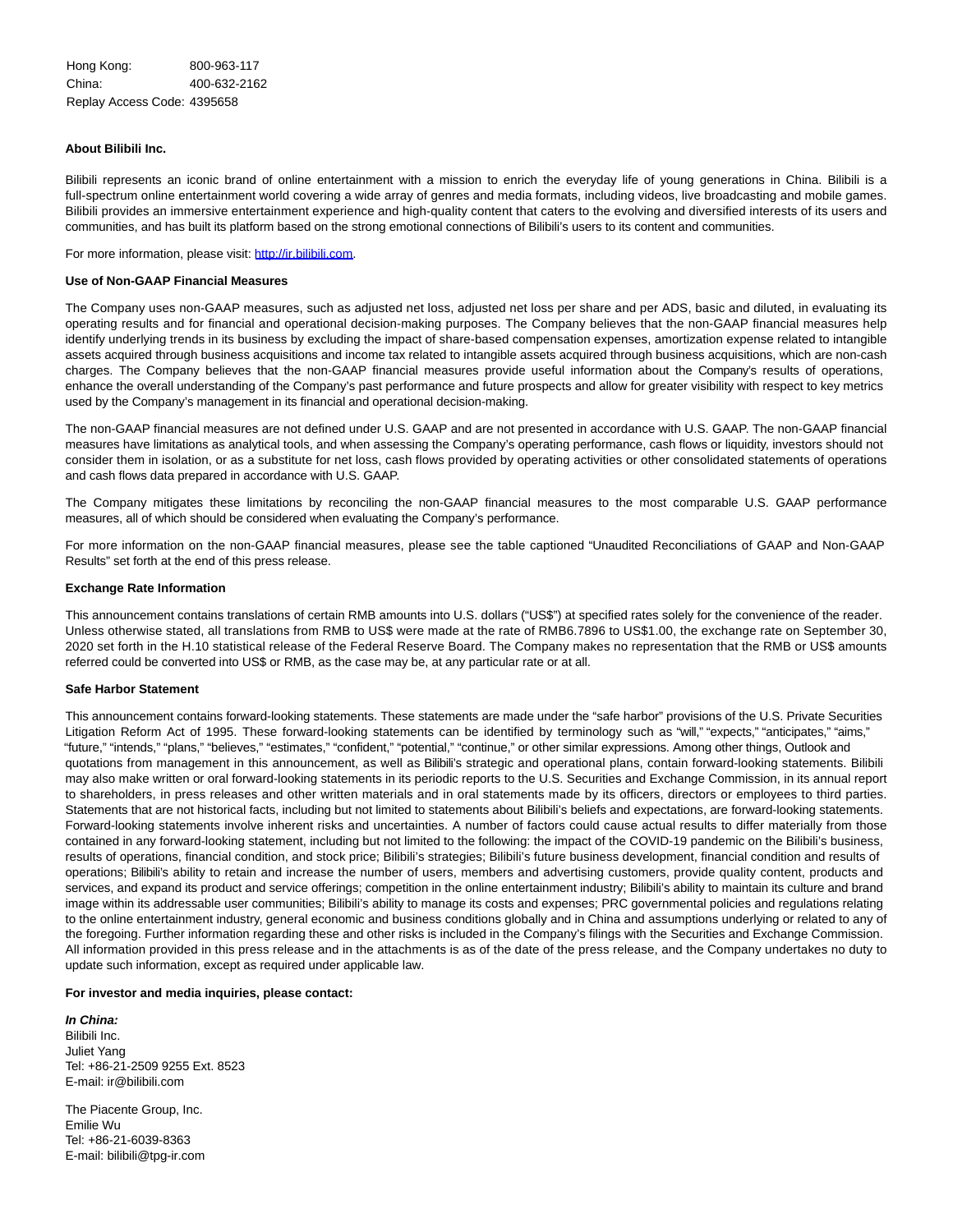The Piacente Group, Inc. Brandi Piacente Tel: +1-212-481-2050 E-mail: bilibili@tpg-ir.com

## **BILIBILI INC.**

**Unaudited Condensed Consolidated Statements of Operations**

**(All amounts in thousands, except for share and per share data)**

|                                                      | For the Three Months Ended |                 | For the Nine Months Ended |               |               |
|------------------------------------------------------|----------------------------|-----------------|---------------------------|---------------|---------------|
|                                                      | September 30,              | <b>June 30,</b> | September 30,             | September 30, | September 30, |
|                                                      | 2019                       | 2020            | 2020                      | 2019          | 2020          |
|                                                      | <b>RMB</b>                 | <b>RMB</b>      | <b>RMB</b>                | <b>RMB</b>    | <b>RMB</b>    |
| Net revenues:                                        |                            |                 |                           |               |               |
| Mobile games                                         | 933,133                    | 1,247,977       | 1,275,136                 | 2,726,444     | 3,673,726     |
| Value-added services                                 |                            |                 |                           |               |               |
| (formerly known as Live broadcasting and             |                            |                 |                           |               |               |
| VAS)                                                 | 452,518                    | 825,251         | 979,633                   | 1,070,183     | 2,598,437     |
| Advertising                                          | 247,186                    | 348,572         | 557,510                   | 527,421       | 1,120,348     |
| E-commerce and others                                | 226,126                    | 195,801         | 413,434                   | 446,105       | 766,338       |
| <b>Total net revenues</b>                            | 1,858,963                  | 2,617,601       | 3,225,713                 | 4,770,153     | 8,158,849     |
| Cost of revenues                                     | (1,507,684)                | (2,013,588)     | (2,464,138)               | (3,977,819)   | (6, 262, 797) |
| Gross profit                                         | 351,279                    | 604,013         | 761,575                   | 792,334       | 1,896,052     |
| <b>Operating expenses:</b>                           |                            |                 |                           |               |               |
| Sales and marketing expenses                         | (363, 859)                 | (675,092)       | (1, 190, 354)             | (785, 350)    | (2,471,403)   |
| General and administrative expenses                  | (163, 217)                 | (208, 411)      | (253, 475)                | (432, 973)    | (633, 263)    |
| Research and development expenses                    | (247, 308)                 | (330, 628)      | (401, 030)                | (649, 243)    | (1,028,993)   |
| <b>Total operating expenses</b>                      | (774, 384)                 | (1, 214, 131)   | (1,844,859)               | (1,867,566)   | (4, 133, 659) |
| Loss from operations                                 | (423, 105)                 | (610, 118)      | (1,083,284)               | (1,075,232)   | (2, 237, 607) |
| Other income/(expenses):                             |                            |                 |                           |               |               |
| Investment income, net                               | 513                        | 31,423          | 14,245                    | 97,028        | 19,187        |
| Interest income                                      | 52,018                     | 23,504          | 18,150                    | 126,396       | 68,306        |
| Interest expense                                     | (16, 047)                  | (22, 671)       | (35,961)                  | (31,685)      | (73, 804)     |
| Exchange (losses)/gains                              | (5,640)                    | 4,213           | 11,406                    | (8,588)       | 28,329        |
| Others, net                                          | (5, 362)                   | 14,734          | (8, 176)                  | 4,663         | 23,891        |
| Total other income/(expenses), net                   | 25,482                     | 51,203          | (336)                     | 187,814       | 65,909        |
| Loss before income tax                               | (397, 623)                 | (558, 915)      | (1,083,620)               | (887, 418)    | (2, 171, 698) |
| Income tax                                           | (8,082)                    | (11, 939)       | (17, 277)                 | (28, 941)     | (38, 608)     |
| <b>Net loss</b>                                      | (405, 705)                 | (570, 854)      | (1,100,897)               | (916, 359)    | (2, 210, 306) |
| Accretion to redeemable noncontrolling               |                            |                 |                           |               | (4,292)       |
| interests                                            |                            | (1,760)         | (1,262)                   |               |               |
| Net (gain)/loss attributable to noncontrolling       |                            |                 |                           |               |               |
| interests                                            | (1,652)                    | 5,966           | 20,143                    | 10,227        | 30,693        |
| Net loss attributable to the Bilibili Inc.'s         |                            |                 |                           |               |               |
| shareholders                                         | (407, 357)                 | (566, 648)      | (1,082,016)               | (906, 132)    | (2, 183, 905) |
|                                                      |                            |                 |                           |               |               |
| Net loss per share, basic                            | (1.24)                     | (1.63)          | (3.08)                    | (2.82)        | (6.36)        |
| Net loss per ADS, basic                              | (1.24)                     | (1.63)          | (3.08)                    | (2.82)        | (6.36)        |
| Net loss per share, diluted                          | (1.24)                     | (1.63)          | (3.08)                    | (2.82)        | (6.36)        |
| Net loss per ADS, diluted                            | (1.24)                     | (1.63)          | (3.08)                    | (2.82)        | (6.36)        |
| Weighted average number of ordinary shares,<br>basic | 327,231,439                | 348,634,400     | 351,301,703               | 321,634,678   | 343,156,614   |
| Weighted average number of ADS, basic                | 327,231,439                | 348,634,400     | 351,301,703               | 321,634,678   | 343,156,614   |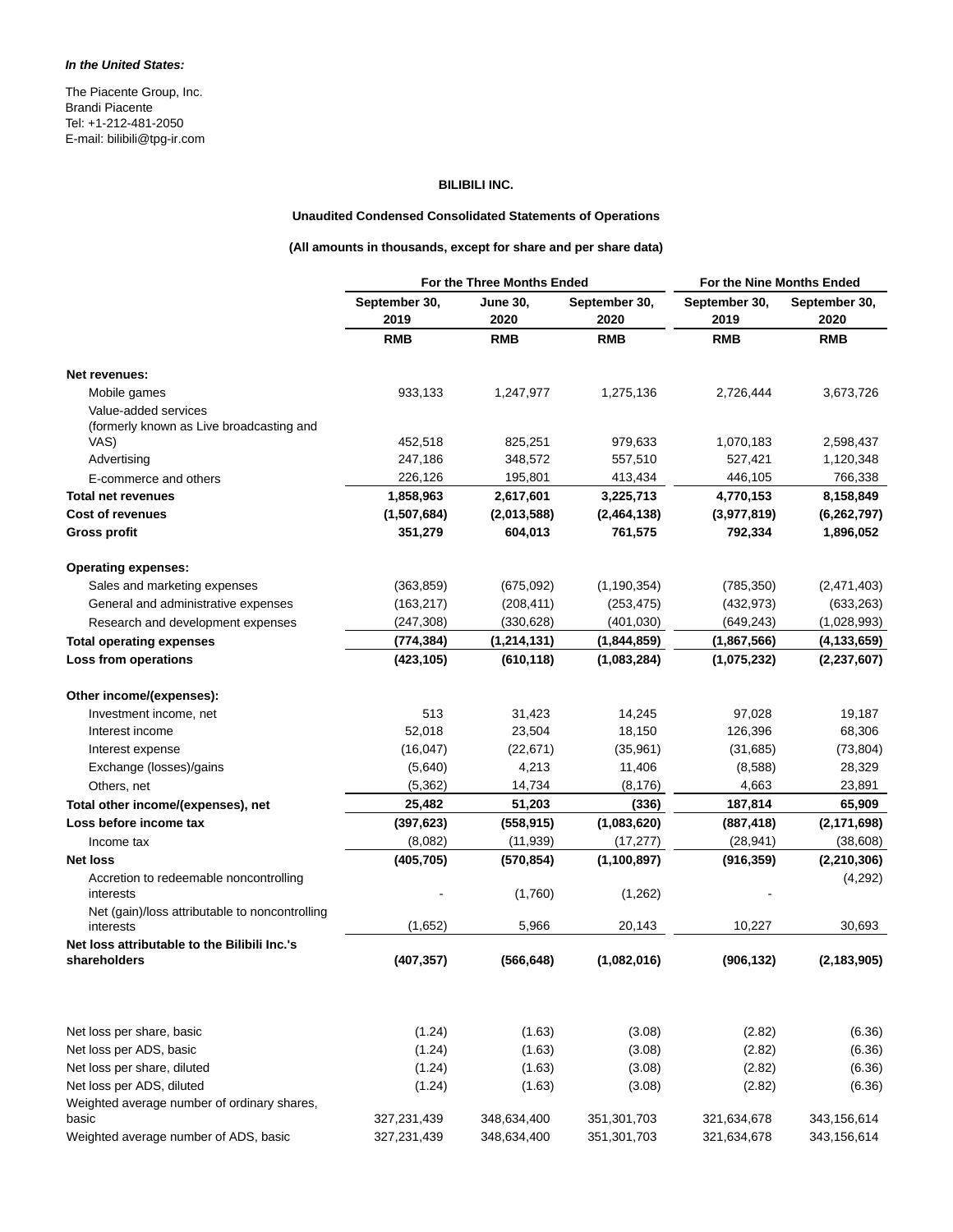| Weighted average number of ordinary shares, |             |             | 351.301.703 |             | 343.156.614 |
|---------------------------------------------|-------------|-------------|-------------|-------------|-------------|
| diluted                                     | 327.231.439 | 348.634.400 |             | 321.634.678 |             |
| Weighted average number of ADS, diluted     | 327.231.439 | 348.634.400 | 351.301.703 | 321.634.678 | 343.156.614 |

The accompanying notes are an integral part of this press release.

## **BILIBILI INC.**

## **NOTES TO UNAUDITED FINANCIAL INFORMATION**

## **(All amounts in thousands, except for share and per share data)**

|                                                | For the Three Months Ended          |                          |               | For the Nine Months Ended |                       |
|------------------------------------------------|-------------------------------------|--------------------------|---------------|---------------------------|-----------------------|
|                                                | September 30,<br>2019<br><b>RMB</b> | <b>June 30.</b><br>2020  | September 30, | September 30,<br>2019     | September 30,<br>2020 |
|                                                |                                     |                          | 2020          |                           |                       |
|                                                |                                     | <b>RMB</b><br><b>RMB</b> |               | <b>RMB</b>                | <b>RMB</b>            |
| Share-based compensation expenses included in: |                                     |                          |               |                           |                       |
| Cost of revenues                               | 6.381                               | 7.256                    | 10.296        | 17.566                    | 24.427                |
| Sales and marketing expenses                   | 3.424                               | 11.212                   | 10.757        | 10.324                    | 28.728                |
| General and administrative expenses            | 21.855                              | 41.421                   | 41.509        | 52.210                    | 109,346               |
| Research and development expenses              | 19.688                              | 26.758                   | 33.804        | 50.896                    | 76,036                |
| <b>Total</b>                                   | 51.348                              | 86.647                   | 96.366        | 130.996                   | 238.537               |

## **BILIBILI INC.**

### **Unaudited Condensed Consolidated Balance Sheets**

**(All amounts in thousands, except for share and per share data)**

|                                      | December 31,<br>2019 | September 30,<br>2020 |
|--------------------------------------|----------------------|-----------------------|
|                                      | <b>RMB</b>           | <b>RMB</b>            |
| <b>Assets</b>                        |                      |                       |
| Current assets:                      |                      |                       |
| Cash and cash equivalents            | 4,962,660            | 5,927,471             |
| Time deposits                        | 1,844,558            | 4,910,762             |
| Accounts receivable, net             | 744,845              | 1,186,171             |
| Prepayments and other current assets | 1,511,191            | 1,810,870             |
| Short-term investments               | 1,260,810            | 3,260,895             |
| <b>Total current assets</b>          | 10,324,064           | 17,096,169            |
| Non-current assets:                  |                      |                       |
| Property and equipment, net          | 516,087              | 787,701               |
| Production cost, net                 | 443,533              | 666,281               |
| Intangible assets, net               | 1,657,333            | 2,368,253             |
| Goodwill                             | 1,012,026            | 1,295,786             |
| Long-term investments, net           | 1,251,129            | 1,548,769             |
| Other long-term assets               | 312,395              | 583,488               |
| <b>Total non-current assets</b>      | 5,192,503            | 7,250,278             |
| <b>Total assets</b>                  | 15,516,567           | 24,346,447            |
| <b>Liabilities</b>                   |                      |                       |
| Current liabilities:                 |                      |                       |
| Accounts payable                     | 1,904,042            | 2,932,801             |